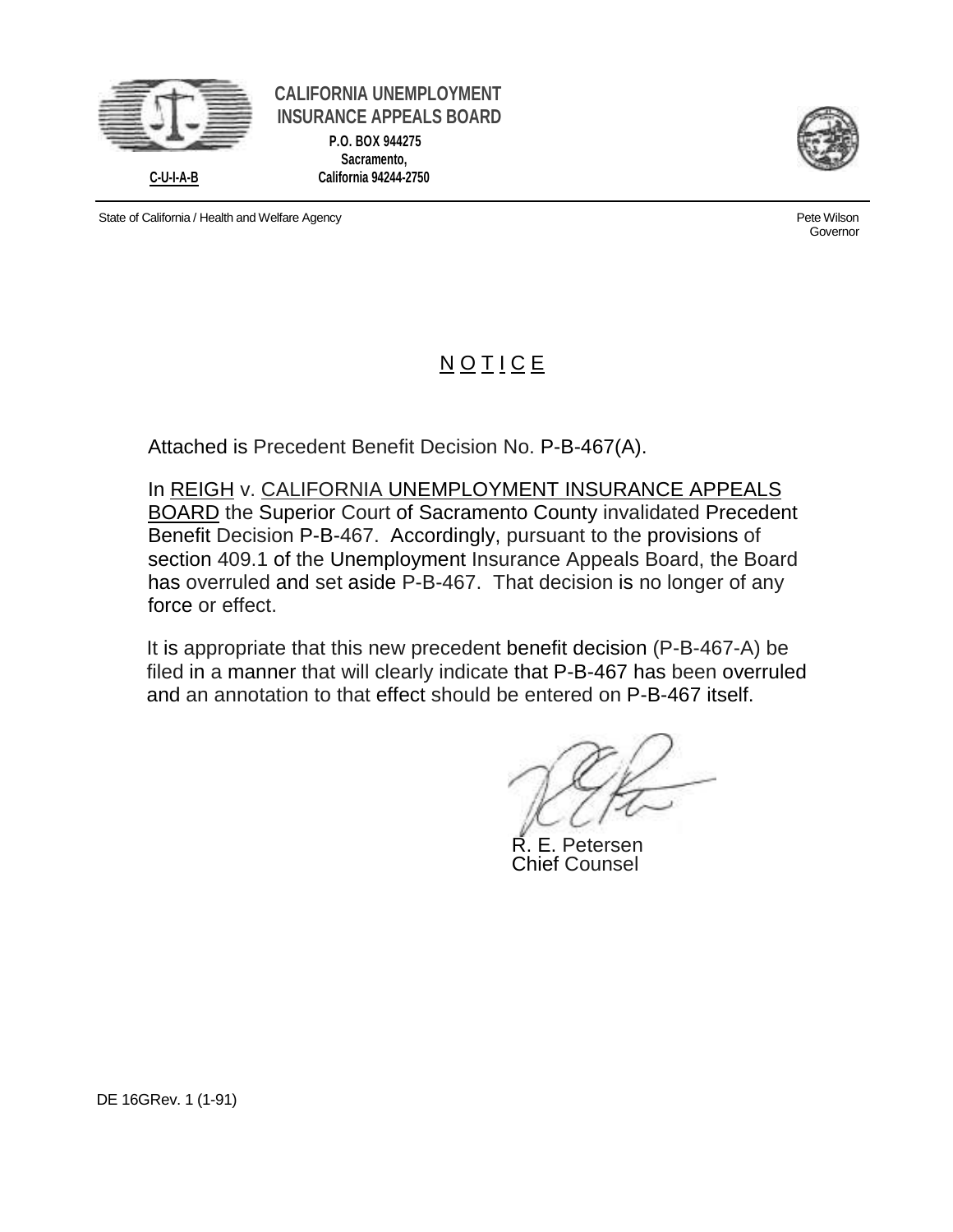## BEFORE THE CALIFORNIA UNEMPLOYMENT INSURANCE APPEALS BOARD

In the Matter of:

MICHAEL REIGH PRECEDENT (Claimant) BENEFIT DECISION No. P-B-467-A

KAISER PERMANENTE (O/A No. IN-06640) (Employer)

On November 2, 1989, pursuant to the provisions of section 409 of the Unemployment Insurance Code, this Board promulgated and issued Precedent Benefit Decision No. P-B-467 (Case No. 89-04448).

In that decision, the Board reversed the decision of the Administrative Law Judge in Case No. IN-06640 which held that the claimant is not disqualified for benefits pursuant to Unemployment Insurance Code section 1256.

Thereafter, the petitioner filed a petition for writ of mandate in the Sacramento County Superior Court, Case No. 364031, requesting a writ of mandate compelling the Board to vacate and set aside its precedent decision. On July 28, 1992, the Honorable Steven H. Rodda, Judge of the Sacramento Superior Court, entered judgment on the petition for writ of mandate and ordering this Board to set aside and invalidate its decision in Precedent Benefit Decision No. P-B-467, and to issue a new decision holding that the claimant is not disqualified under section 1256. The court further granted the claimant costs and disbursements in the amount of \$186.85.